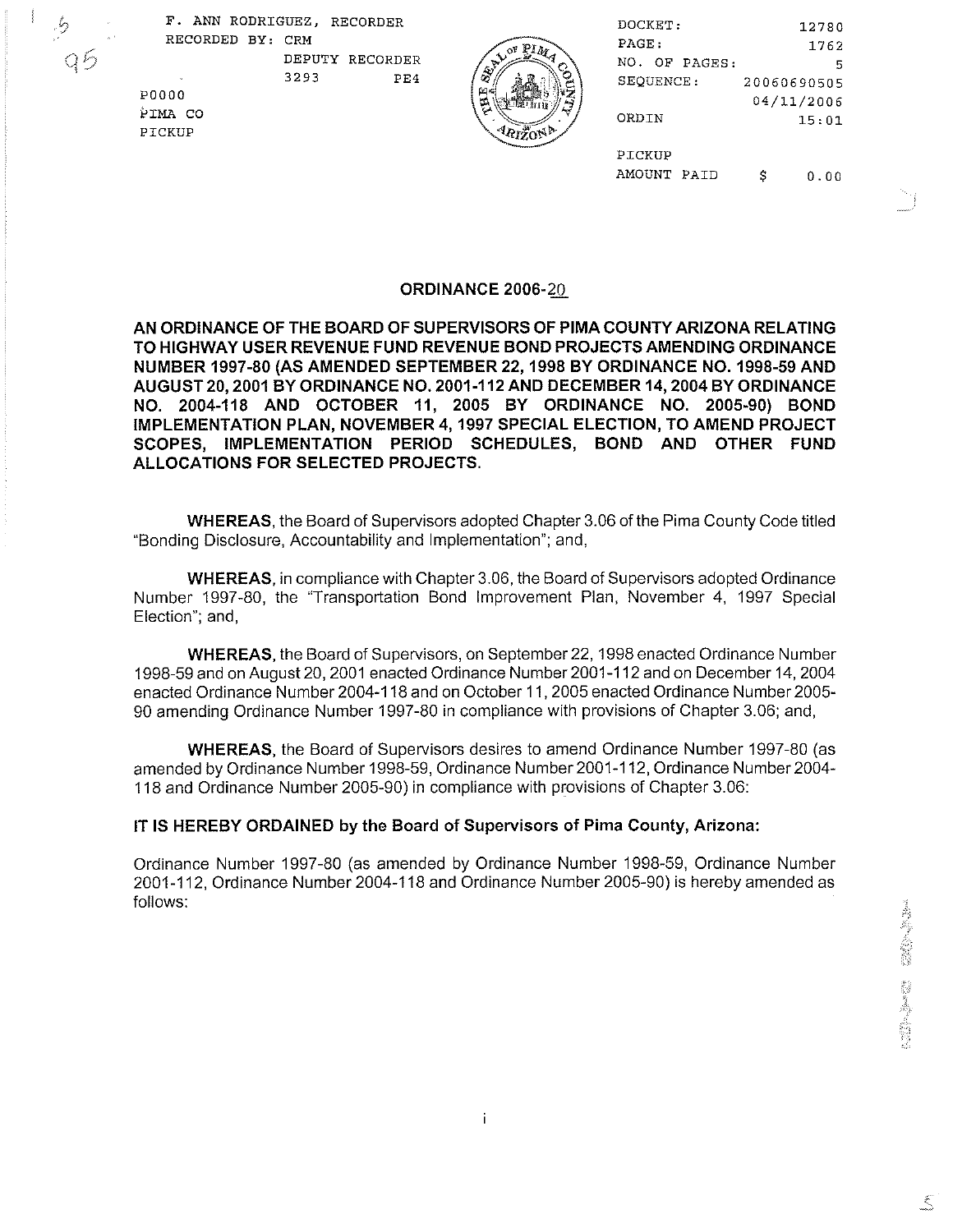| 10)                                                                                                | DOT-10 - La Canada Drive, Ina Road to Lambert Lane                                                                                                                                                                                                                                                                                                                                                               |  |
|----------------------------------------------------------------------------------------------------|------------------------------------------------------------------------------------------------------------------------------------------------------------------------------------------------------------------------------------------------------------------------------------------------------------------------------------------------------------------------------------------------------------------|--|
| Location:                                                                                          | Oro Valley, Unincorporated Pima County                                                                                                                                                                                                                                                                                                                                                                           |  |
| Bond Funding:                                                                                      | \$7,924,442                                                                                                                                                                                                                                                                                                                                                                                                      |  |
| Scope:                                                                                             | The proposed project consists of reconstruction and widening of La Canada<br>Drive between Ina Road and Lambert Lane. Proposed cross section will<br>include a raised landscape median, two travel lanes in each direction, multi-<br>use lanes for transit and bicycle use, outside curbs and storm drains. Right-<br>of-way will be improved with outside landscaping and noise mitigation where<br>warranted. |  |
|                                                                                                    | Note: The overall project design has been completed. Construction of the<br>Calle Concordia to Lambert Lane segment has been completed with bond<br>funds. The Ina Road to Calle Concordia segment will be constructed in the<br>future with non-bond funding to be identified.                                                                                                                                  |  |
| Benefit:<br>The project will reduce congestion and enhance safety along La Canada<br>Drive Avenue. |                                                                                                                                                                                                                                                                                                                                                                                                                  |  |
| Other Funding:<br>\$245,612<br>(County HURF)                                                       |                                                                                                                                                                                                                                                                                                                                                                                                                  |  |
| Implementation Period:<br>1/2/3/4/5                                                                |                                                                                                                                                                                                                                                                                                                                                                                                                  |  |
|                                                                                                    | Future Annual Operating &<br>Maintenance Costs:<br>Town of Oro Valley                                                                                                                                                                                                                                                                                                                                            |  |
| 17)                                                                                                | DOT-17 - Valencia Road: Mark Road to Camino de la Tierra                                                                                                                                                                                                                                                                                                                                                         |  |
| Location:                                                                                          | Unincorporated County                                                                                                                                                                                                                                                                                                                                                                                            |  |
| Bond Funding:                                                                                      | \$5,800,000                                                                                                                                                                                                                                                                                                                                                                                                      |  |
| Scope:                                                                                             | This project will widen Valencia Road to increase capacity and enhance<br>safety. The roadway will have four travel lanes, multi-use lanes and raised<br>landscape median, storm drains, edge landscaping and provision for<br>pedestrians.                                                                                                                                                                      |  |
| Benefit:                                                                                           | This project will reduce traffic congestion and enhance safety along Valencia<br>Road. The estimated economic value of the improvements to traffic flow and<br>reductions in accidents are \$32.65 million. The project benefit/cost ratio is<br>4.8:1.                                                                                                                                                          |  |
| \$1,000,000 (1,000,000 Impact Fee Funds)<br>Other Funding:                                         |                                                                                                                                                                                                                                                                                                                                                                                                                  |  |
| Implementation Period:                                                                             | 4/5/6                                                                                                                                                                                                                                                                                                                                                                                                            |  |
| Future Annual Operating &<br>Maintenance Costs:                                                    | \$30,000                                                                                                                                                                                                                                                                                                                                                                                                         |  |

## 32) DOT-32 - Kolb Road, Sabino Canyon Road to Sunrise Drive

Location: Unincorporated County

 $\sim$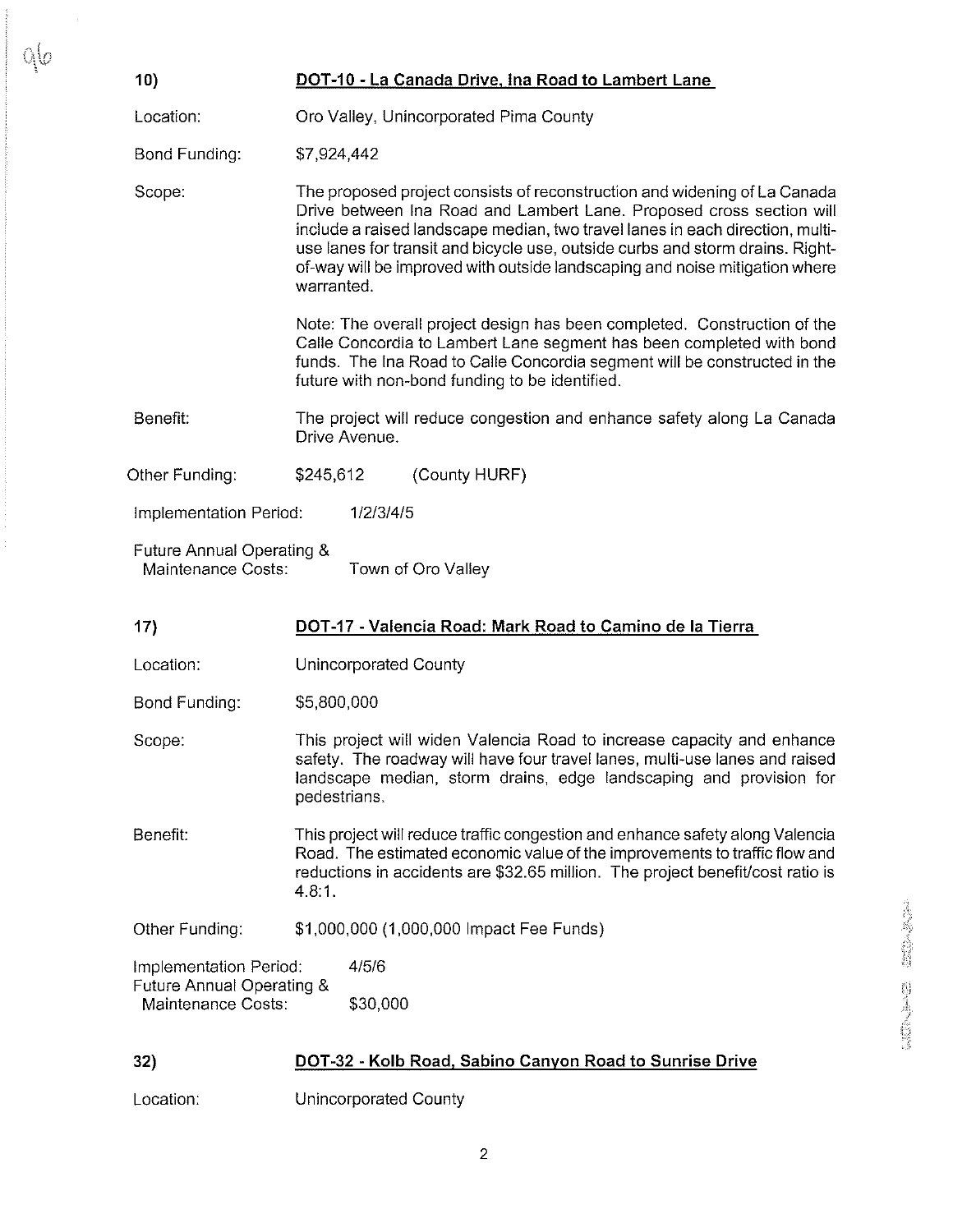Bond Funding: \$10,000,000

Scope: The proposed project is a reconstruction and widening of Kolb Road to a three-lane roadway with multi-use lanes, curbs, storm drains, outside landscaping and neighborhood screening and noise mitigation in accordance with the results of a traffic study. The median treatment will be a two-way left-turn lane.

Benefit: The project will reduce congestion and enhance safety along Kolb Road.

Other Funding: \$500,000 (Urban Area HURF)

Implementation Period: 4/5/6/7/8

Future Annual Operating & Maintenance Costs: \$31,500

## 46) DOT-46 - Cravcroft Road, River Road **to** Sunrise Drive

Location: Unincorporated County

Bond Funding: \$12,000,000

Scope: The project will reconstruct and widen existing Craycroft Road to a four-lane divided roadway with raised landscape median, multi-use lanes, outside curbs, storm drains, landscaping and neighborhood screening and noise mitigation as required. The project will include new culverts for the Craycroft Wash and other transverse drainage as necessary.

Benefit: The project will reduce congestion and enhance safety along Craycroft Road. The estimated economic value of the improvements to traffic flow and reductions in accidents are \$82.37 million. The benefit/cost ratio is 6.6:1.

Other Funding: \$18,805,000 (3,383,000 Impact Fee Funds) (9,330,000 County HURF) (2,000,000 Urban Area HURF) (4,092,000 Other)

Implementation Period: 112/314/5

Future Annual Operating & Maintenance Costs: \$36,000

## 52) **DOT-52 - Palo Verde Road, Gas Road to 44<sup>th</sup> Street**

Location: Unincorporated County

Bond Funding: \$4,400,000

Scope: The project will overlay the existing Palo Verde Road including multi-use lanes and bus stop pull outs. It will provide an improved ride for the motorist.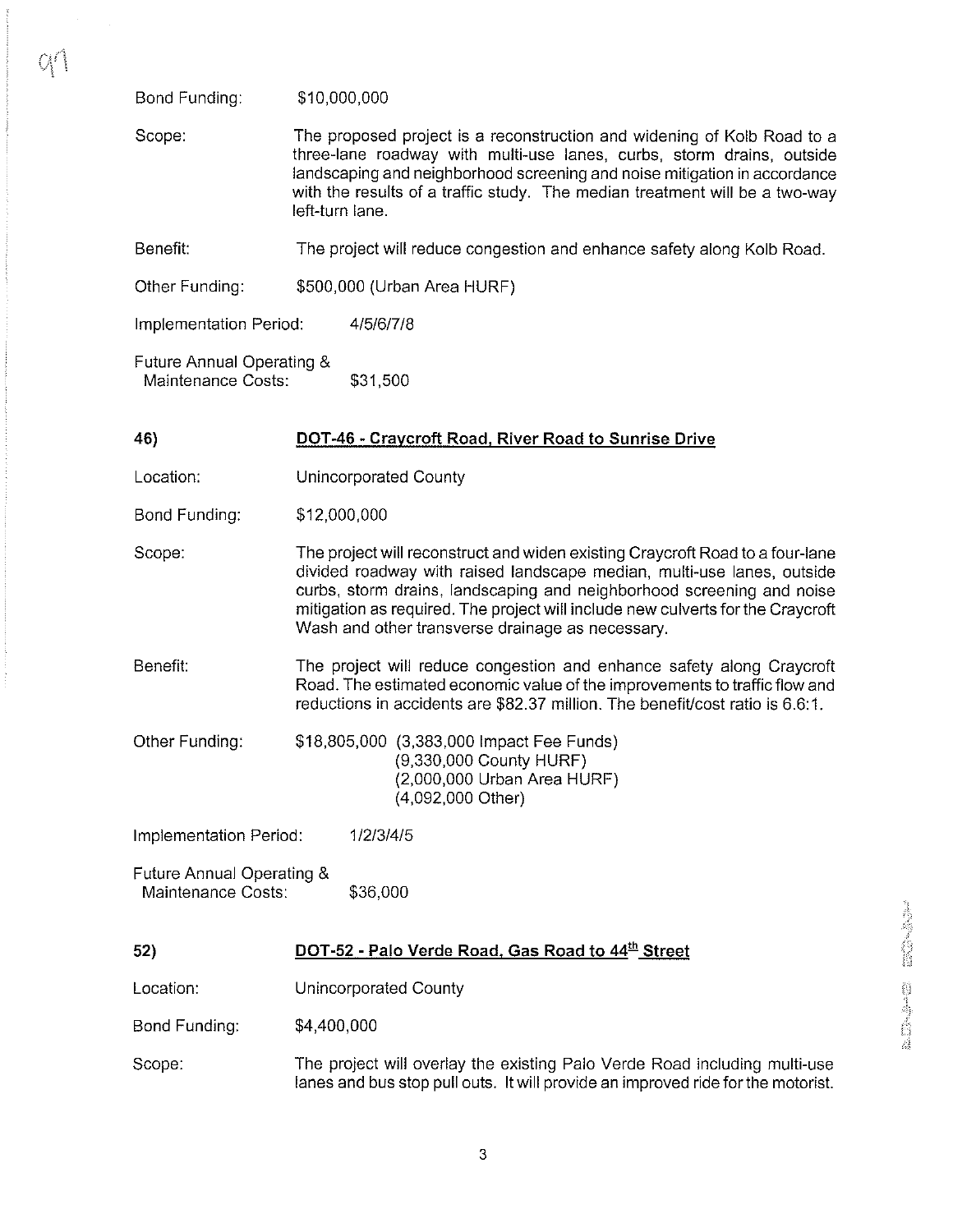mÁ.

Benefit: The project will largely benefit smooth traffic flow for vehicles entering and exiting Palo Verde Boulevard with provisions for alternate modes including bicycles and public transit.

Other Funding: None Proposed

Implementation Period: 4

Future Annual Operating & Maintenance Costs: None

57) **DOT-57 - Safety Improvements** 

Location: Various

Bond Funding: \$1 9,000,000

Scope: The HURF Revenue Bond includes \$19 million for presently undesignated safety improvements that would be implemented over the course of the bond program. Projects to be funded under this category are traffic safety improvements. The Department of Transportation publishes annual reports on the traffic accident and safety condition of the unincorporated roadway system. Improvements to be funded with bonds could include traffic signal installations, corrections of offset intersection, installation of left turn lanes, minor improvements to horizontal and vertical alignments to improve sight distance and maintain vehicle control, and similar types of specifically targeted safety projects. Specific projects will be selected by the Department for incorporation into the annual Capital Improvement Program based on the Department's assessment or ranking of conditions, or when unforeseen safety conditions require a project necessary for public safety.

Benefits: Previous Pima County General Obligation Bonds have included specific amounts targeted to safety improvements. These previous allocations have demonstrated substantial safety benefits. Fifty locations were improved with traffic safety bond funds authorized in the 1979 and 1980 bond elections. The overall accident reduction from both highway segment and intersection improvements was 26.3 percent (source "Evaluation of the Traffic Accident Experience of Completed Traffic Safety Projects Financed with 1979 and 1980 Bond Issue Funds" Traffic Engineering Division, Pima County Department of Transportation, February 1990).

Other Funding: \$1,690,000 (296,000 Fed STP) (360,000 Impact Fees) (438,000 Other) (296,000 State Funds) (300,000 Flood Control District)

Implementation Period: 1 /2/3/4/516/7/8

Future Annual Operating & Maintenance Costs: To be determined